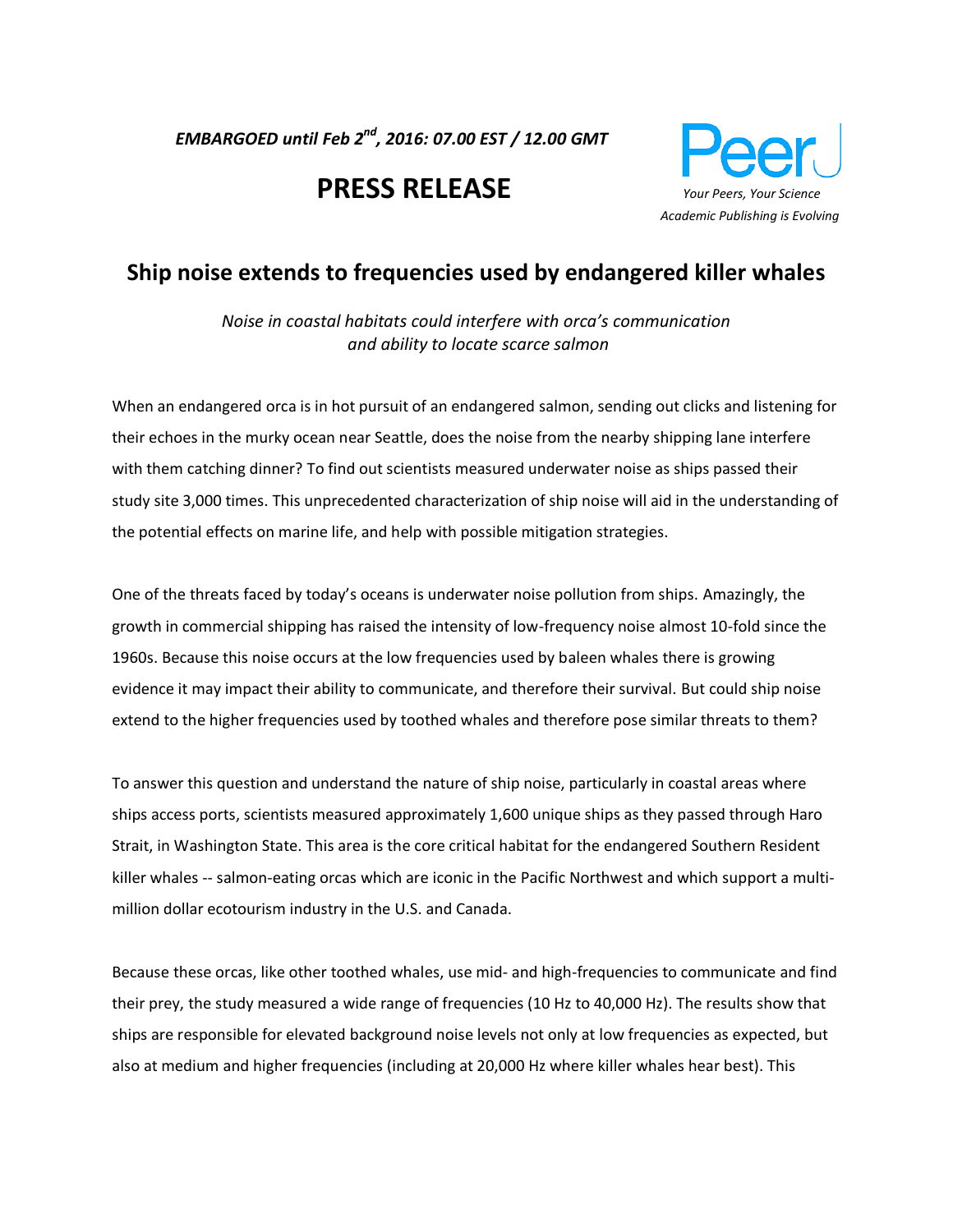means that in coastal environments where marine mammals live within a few kilometers of shipping lanes, ship noise has the potential to interfere with both communication and echolocation.

The study is unique because it estimates the source levels of larger populations and more classes of ships than in previous studies. Overall, container ships exhibited the highest median source levels (at all frequencies below 20,000 Hz). Military vessels had some of the lowest levels, suggesting that transfer of quieting technology to the commercial sector could be a successful noise mitigation strategy.

The study shows that another potential way to reduce noise pollution is to simply slow down. The data suggest that, on average, each reduction in a ship's speed by 1 knot could reduce broadband noise levels by 1 dB.

#### **###**

#### **Media:**

**Zip file** of the high resolution images, three audio clips, and a PDF of this press release: <http://static.peerj.com/pressReleases/2016/1657-media.zip>

#### **Three short audio clips are available:**

#### [http://orcasound.net/mp3s/showcase/ship-1min-clips/120520\\_235725-ship.mp3](http://orcasound.net/mp3s/showcase/ship-1min-clips/120520_235725-ship.mp3)

**Title:** Typical underwater noise from a passing ship. (1 minute) **Caption:** This noise from a passing ship is typically heard about twenty times per day in the Salish Sea and lasts for about 1/2 hour.

[http://orcasound.net/mp3s/showcase/ship-1min-clips/071008\\_0347-squeaky-ship-1min.mp3](http://orcasound.net/mp3s/showcase/ship-1min-clips/071008_0347-squeaky-ship-1min.mp3) **Title:** Tonal underwater noise from a passing ship. (1 minute) **Caption:** The noise from this passing ship includes tonal sounds in addition to the typical repetitive swishing and clacking (of the propeller).

#### <http://orcasound.net/mp3s/showcase/squeaky-ship.mp3>

**Title:** Unusually intense underwater noise from a passing ship. (5 seconds) **Caption:** This type of ship noise (with screeching intermittent tonal sounds) probably indicates a mechanical problem with the ship, like a "singing" propeller.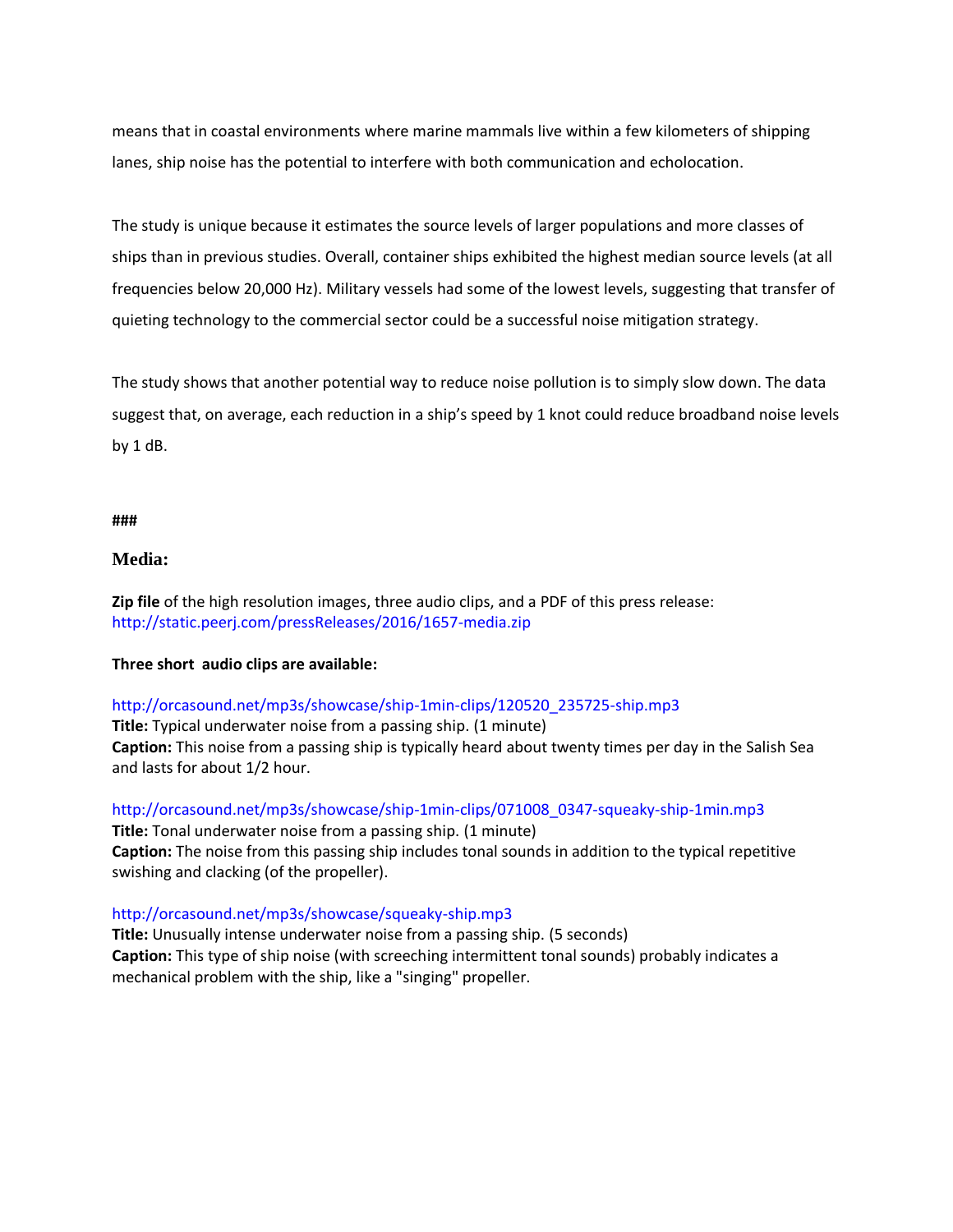

**Title:** Endangered killer whales eye an oil tanker

**Caption:** Two endangered Southern Resident killer whales rise in unison from the Salish Sea as a tanker passes through their critical habitat along the Canada-U.S. border. **Credit:** beamreach.org (CC BY SA)



**Title:** Does ship noise interfere when orcas use sound to search for salmon?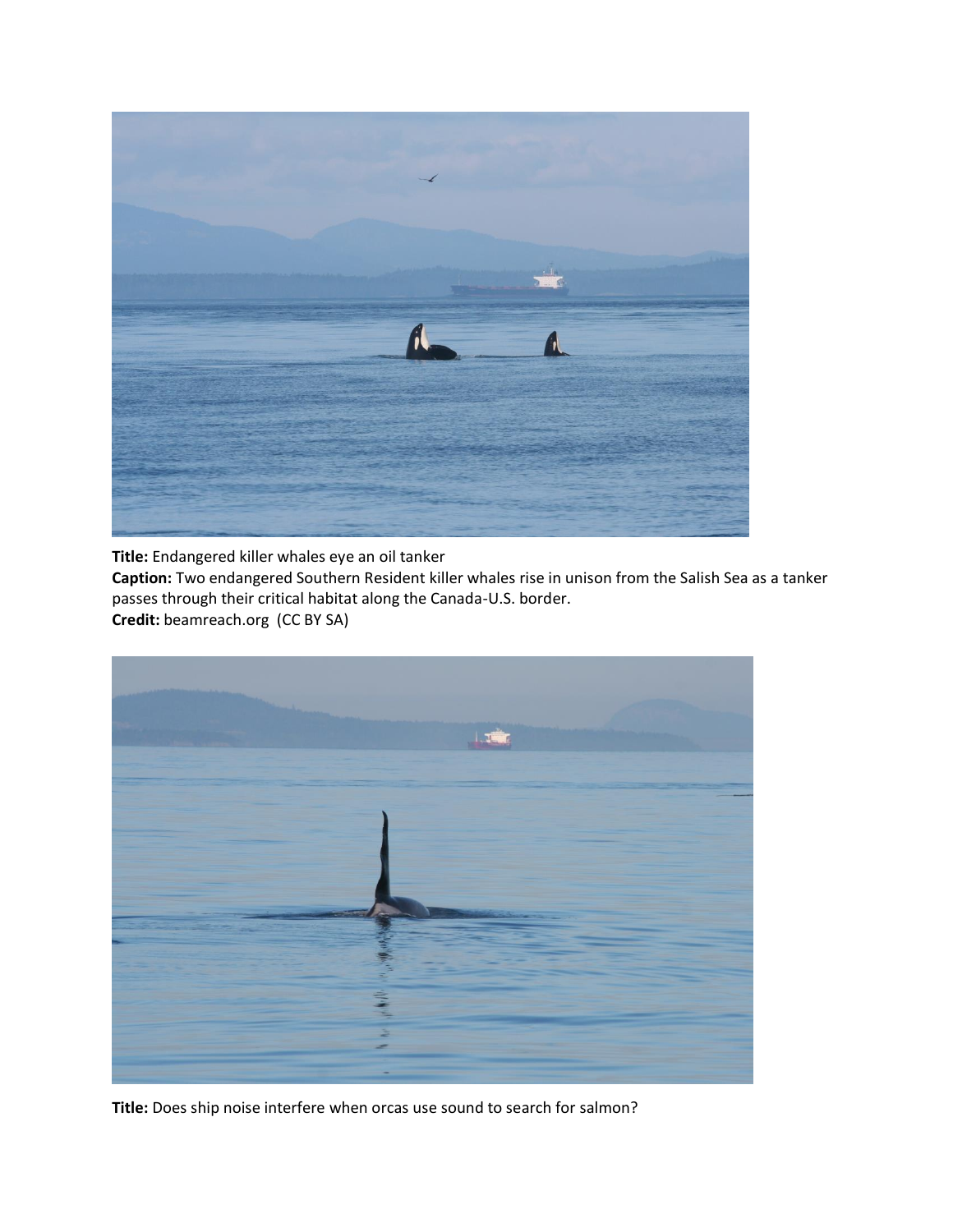**Caption:** The male orca "Ruffles" uses echolocation to find his favorite food -- Chinook salmon -- as a tanker approaches him in Haro Strait, WA, USA. **Credit:** beamreach.org (CC BY SA)

## **###**

# **EMBARGOED until February 2nd 2016: 7 am EST; 12 midday GMT (i.e. the date of publication)**

**PDF of this Press Release:** <http://static.peerj.com/pressReleases/2016/Press-Release-Veirs.pdf>

**Link to the Press Preview of the Original Article (this link should only be used BEFORE the embargo ends):** <http://static.peerj.com/press/previews/2016/02/1657.pdf> Note: this is an author proof and so may change slightly before publication.

**Link to the Published Version of the article** (quote this link in your story – the link will ONLY work **after** the embargo lifts):<https://peerj.com/articles/1657> - your readers will be able to **freely** access this article at this URL.

**Citation to the article**: Veirs et al. (2016), Ship noise extends to frequencies used for echolocation by endangered killer whales. **PeerJ 4:e1657; DOI 10.7717/peerj.1657**

**Peer Review History:** The peer-review history of this article will be made public at the time of publication. To access the review history before publication emai[l press@peerj.com](mailto:press@peerj.com)

#### **###**

## **About PeerJ:**

PeerJ is an Open Access publisher of peer reviewed articles, which offers researchers a lifetime publication plan, for a single low price, providing them with the ability to openly publish all future articles for free. PeerJ is based in San Francisco, CA and London, UK and can be accessed at [https://peerj.com/.](https://peerj.com/) PeerJ's mission is to help the world efficiently publish its knowledge.

All works published in PeerJ are Open Access and published using a Creative Commons license (CC-BY 4.0). Everything is immediately available—to read, download, redistribute, include in databases and otherwise use—without cost to anyone, anywhere, subject only to the condition that the original authors and source are properly attributed.

*PeerJ* has an Editorial Board of over 1,200 respected academics, including 5 Nobel Laureates. PeerJ was the recipient of the 2013 ALPSP Award for Publishing Innovation.

PeerJ Media Resources (including logos) can be found at:<https://peerj.com/about/press/>

**###**

**Media Contacts**